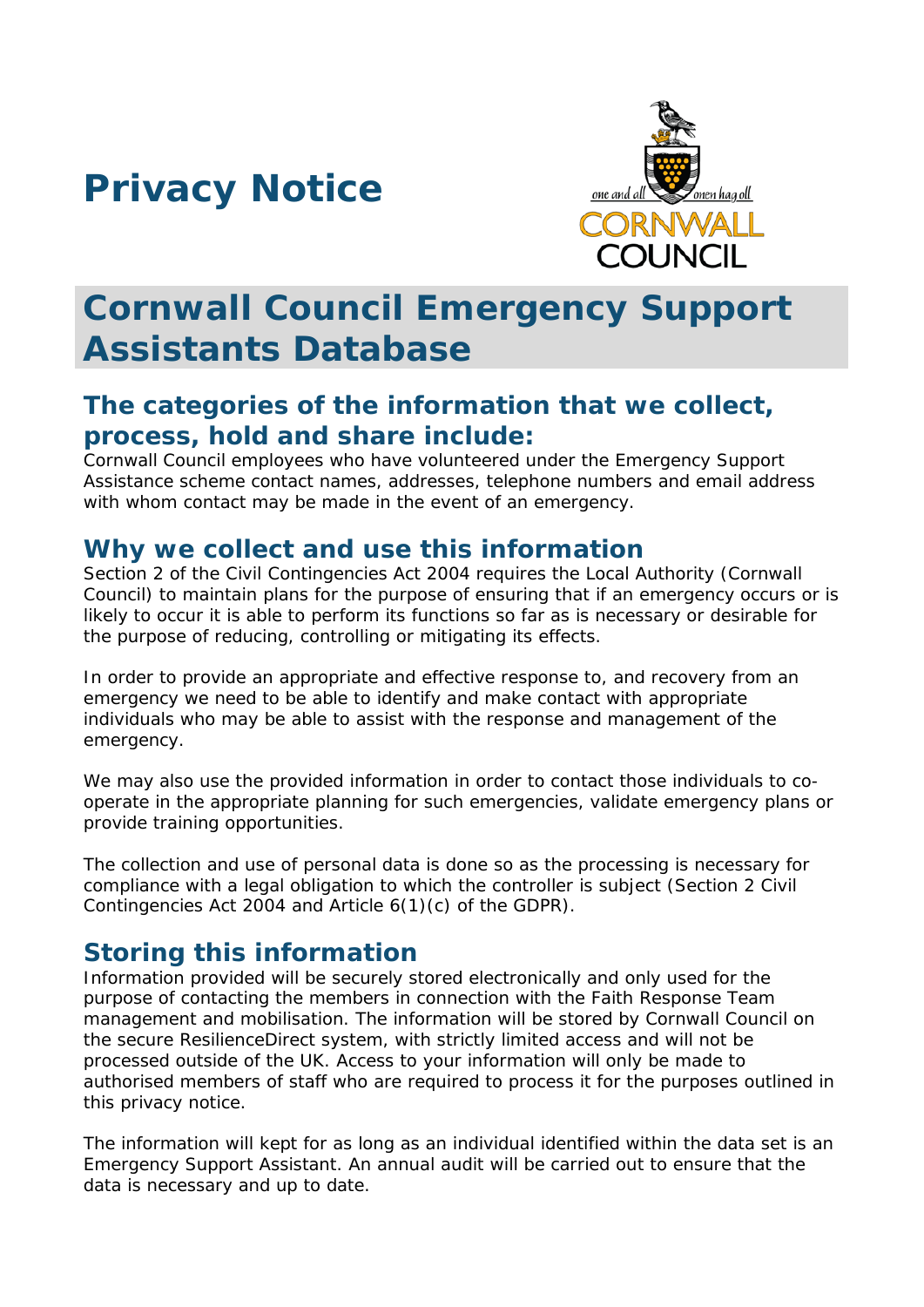### **Who we share this information with and why**

The information will not ordinarily be shared beyond team members of Cornwall Council's Resilience & Emergency Management Team. However during an emergency, this database may be shared with appropriate support staff for the purpose of calling in additional resource and setting up emergency response rotas over a period of days/weeks.

## **Requesting access to your personal data and your rights**

Your personal information belongs to you and you have the right to:

- be informed of how we will process it
- request a copy of what we hold about you and in commonly used electronic format if you wish (if you provided this to us electronically for automated processing, we will return it in the same way)
- have it amended if it's incorrect or incomplete
- have it deleted (where we do not have a legal requirement to retain it)
- withdraw your consent if you no longer wish us to process it
- restrict how we process it
- object to us using it for marketing or research purposes
- object to us using it in relation to a legal task or in the exercise of an official authority
- request that a person reviews an automated decision where it has had an adverse effect on you

You are legally entitled to request access to any information about you that we hold, and a copy using the subject access request. Use the links below to find out more:

[Data Protection web page](http://www.cornwall.gov.uk/council-and-democracy/data-protection-and-freedom-of-information/data-protection)

[Rights of Access, Rectification and Erasure Request](https://www.cornwall.gov.uk/media/33315555/form-2018-rare-form-blank.pdf)

If you need help in understanding this notice please contact the Resilience & Emergency Management team by emailing [emergencymanagement@cornwall.gov.uk](mailto:emergencymanagement@cornwall.gov.uk)

## **Contact details of the Data Protection Officer**

If you would like to discuss anything in this privacy notice, please contact:

Data Protection Officer

| Address:   | Data Protection Team,<br>Cornwall Council,<br>County Hall, Truro, TR1 3AY |
|------------|---------------------------------------------------------------------------|
| Telephone: | 01872 326424                                                              |
| Fmail:     | dataprotection@cornwall.gov.uk                                            |

**Further information**

If you have concerns about the use of your personal data, the Information Commissioners Office is an independent body set up to uphold information rights in the UK. They can be contacted through their website: [www.ico.org.uk](http://www.ico.org.uk/) or their helpline on 0303 123 1113, or in writing to:

Privacy Notice Emergency Support Assistants Version 1.1 20180626